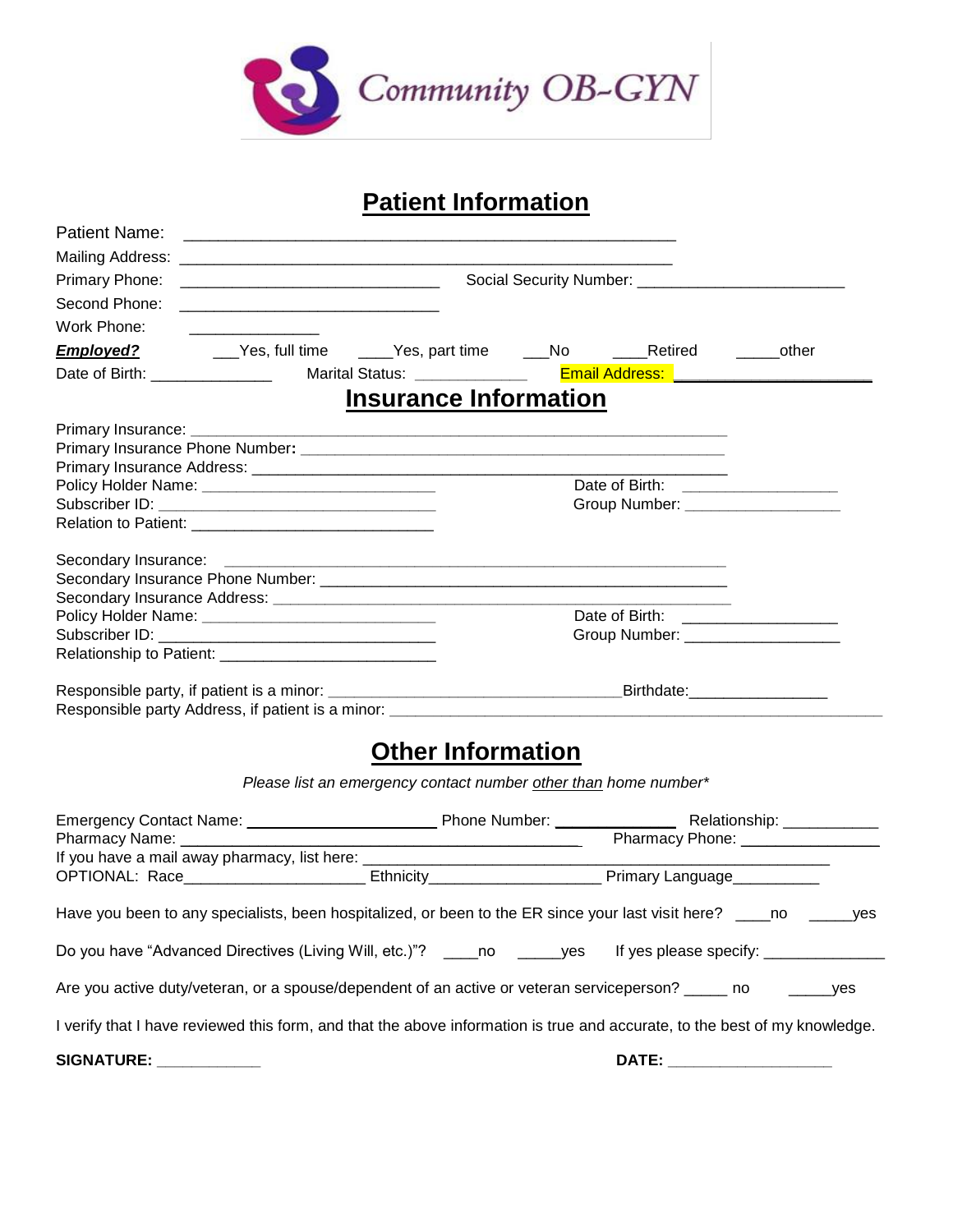#### **MEDICAL RECORDS RELEASE** *TO* **OUR OFFICE COMMUNITY OB-GYN, BARBERTON**

| <b>Patient's birthdate:</b>                                                                                                                                                                                                                                                                                                                                                                           |  |  |  |
|-------------------------------------------------------------------------------------------------------------------------------------------------------------------------------------------------------------------------------------------------------------------------------------------------------------------------------------------------------------------------------------------------------|--|--|--|
| TO: <b>COMMUNITY OB-GYN</b><br>201 5th St NE, Suite 15, Barberton OH 44203<br>Phone: 330-400-4511 Fax: 234-706-5897                                                                                                                                                                                                                                                                                   |  |  |  |
|                                                                                                                                                                                                                                                                                                                                                                                                       |  |  |  |
| Documents to be released digitally or in print (check yes or no for EACH of the following items):                                                                                                                                                                                                                                                                                                     |  |  |  |
| Standard Medical record: Office visit notes, labs, diagnostic imaging (non-privileged information)                                                                                                                                                                                                                                                                                                    |  |  |  |
|                                                                                                                                                                                                                                                                                                                                                                                                       |  |  |  |
| Specific reports, photographs, results, or other medical information<br>(Specify): $\frac{1}{\sqrt{1-\frac{1}{2}} \cdot \frac{1}{2}}$ to $\frac{1}{\sqrt{1-\frac{1}{2}} \cdot \frac{1}{2}}$<br>$\Box$ I decline the opportunity to have my past medical records transferred to this practice.                                                                                                         |  |  |  |
| <b>YES</b><br>NO                                                                                                                                                                                                                                                                                                                                                                                      |  |  |  |
| HIV/AIDS diagnosis and treatment:<br>I specifically give permission to                                                                                                                                                                                                                                                                                                                                |  |  |  |
| share information in my record<br>about my HIV/AIDS diagnosis<br>and/or treatment information. Initial<br>here _________to specifically<br>authorize its release as required.                                                                                                                                                                                                                         |  |  |  |
| Psychiatric health---mental health information<br>Genetics testing: I specifically give<br>including communication between patient<br>permission to share information in my<br>record about my genetics testing<br>(excludes therapeutic genetic tests).<br>Initial here_______ to authorize its                                                                                                      |  |  |  |
| Communication between patient and a Social<br>release.                                                                                                                                                                                                                                                                                                                                                |  |  |  |
| I may take back this authorization at any time by notifying the<br>$\bullet$<br>office from whom I am requesting this information, provided that<br>the information has not already been released<br>This authorization is voluntary<br>My treatment will not be conditioned on the completion of this<br>$\bullet$<br>authorization<br>My questions about this authorization form have been answered |  |  |  |
|                                                                                                                                                                                                                                                                                                                                                                                                       |  |  |  |

If not specified, this authorization will expire 12 months from the date it was received.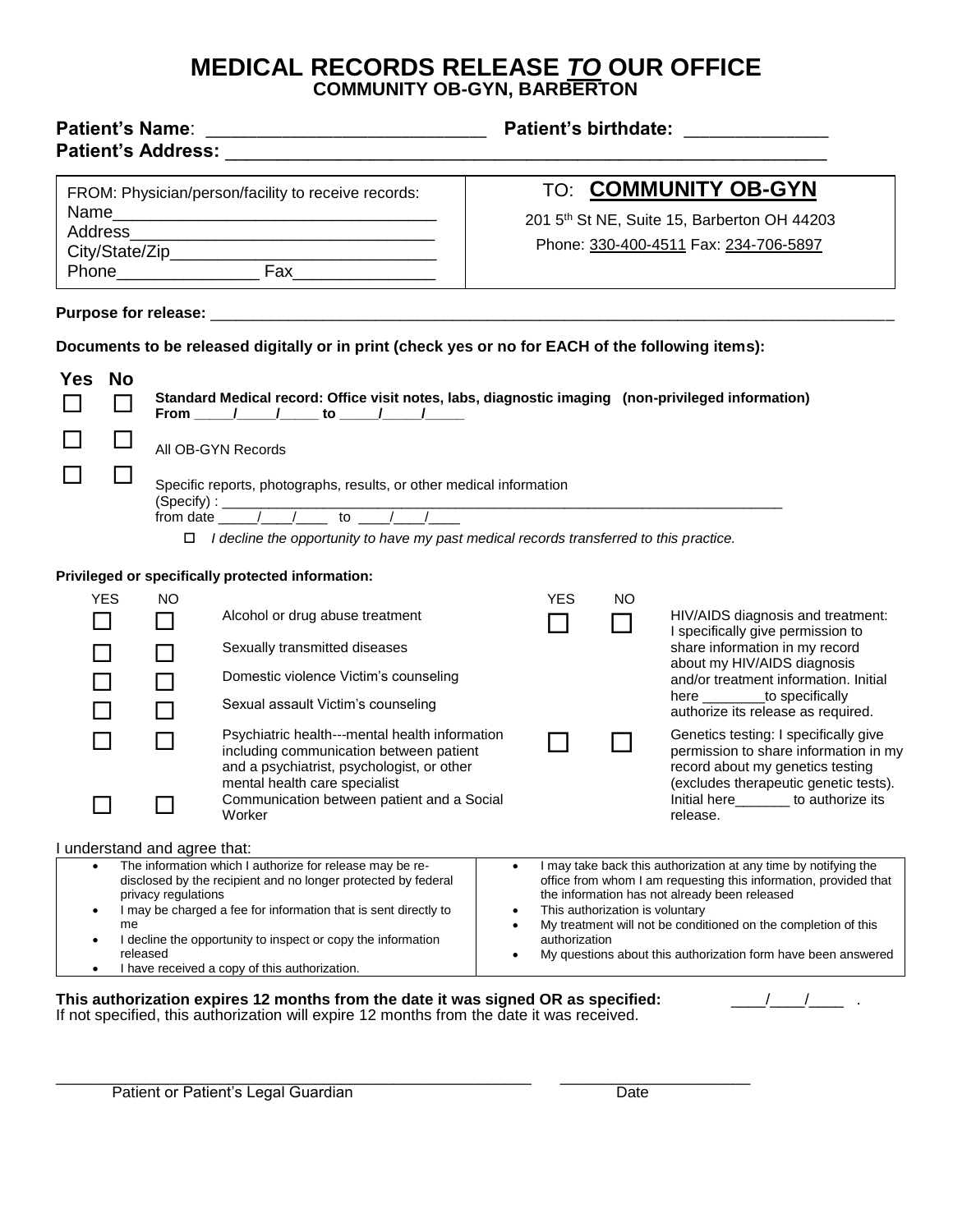

#### **Name:** \_\_\_\_\_\_\_\_\_\_\_\_\_\_\_\_\_\_\_\_\_\_\_\_**DOB: \_\_\_\_\_\_\_\_\_\_\_**

We are committed to providing you with the best possible care. We are anxious to help you receive your maximum allowable benefits if you have medical insurance. In order to do this, we need your assistance and your understanding of our **FINANCIAL POLICY**. We will also be asking you to periodically update your information.

Payment for services is **DUE AT THE TIME SERVICES ARE RENDERED**, unless payment arrangements have been approved in advance by our office manager. **We accept CASH, CHECKS, MASTERCARD, VISA, and DISCOVER**. Returned checks are subject to a \$30.00 NSF FEE. Non-payment of returned checks may result in your termination as a patient of Community OB/GYN.

If there is a divorce involved, please remember that our policy requires that regardless of which parent is responsible for the bills, **PAYMENT IS DUE AT THE TIME OF SERVICE**. The person that brings the child to the office for the appointment is expected to make payment. As you should be able to understand, we will not get involved with divorce disputes. Please feel free to discuss this with our office manager if you have any questions.

Auto accident claims will either be paid at the time of service or be billed through your medical insurance coverage.

We will submit your insurance forms for you with a current signature on file permitting us to do so. Please remember that:

- 1. Your insurance is a contract between YOU, YOUR EMPLOYER, and the insurance company. We are not a party to that contract.
- 2. Not ALL services are a covered benefit in all contracts. Some insurance companies arbitrarily select certain services that they will NOT cover.

We must emphasize that as a provider of medical services, our relationship is to YOU, not your insurance company. While the filing of patient insurance forms is a courtesy we extend to our patients, all charges are YOUR responsibility from the date the service is rendered.

We are not providers for Workers' Comp care, and do not do any type of Workers' Comp paperwork or billing.

We realize that temporary financial problems may affect your timely payment of your account. If such problems DO arise, we encourage you to contact us promptly for assistance in the management of your account.

\_\_\_\_\_\_\_\_\_\_\_\_\_\_\_\_\_\_\_\_\_\_\_\_\_\_\_\_\_\_\_\_\_\_\_\_\_\_\_\_\_\_\_\_\_\_\_\_\_ \_\_\_\_\_\_\_\_\_\_\_\_\_\_\_\_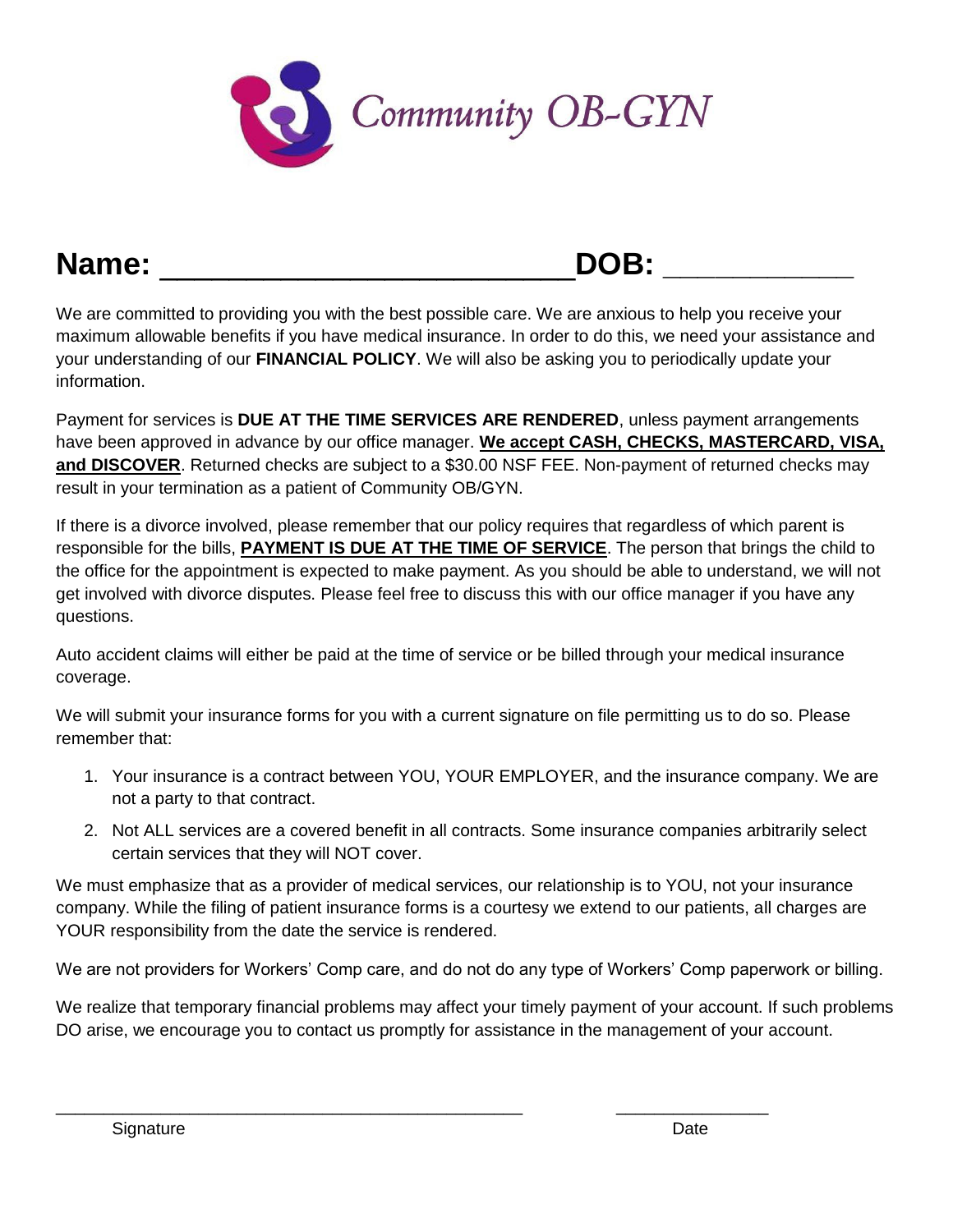

## **CONSENT FORM**

#### ✓**Consent to bill insurance**

I hereby assign all medical and or surgical benefits to which I am entitled including all major medical, Medicare, Medicaid, private insurance, and any other health plans to Community Health Care Inc. A photocopy of this assignment is to be considered as valid as the original. I understand I am financially responsible for all charges whether or not paid by insurance. I authorize Community Health Care to release all information necessary to secure payment.

\_\_\_\_\_\_\_\_\_\_\_\_\_\_\_\_\_\_\_\_\_\_\_\_\_\_\_\_\_\_\_\_\_\_\_\_\_\_\_\_\_\_\_\_\_\_\_\_\_\_\_\_\_\_\_\_\_\_\_\_\_\_\_\_\_\_\_\_\_\_\_\_\_\_\_\_\_\_\_\_\_\_\_\_\_\_\_\_\_\_\_\_\_\_\_\_\_\_\_\_\_\_\_\_\_\_\_\_\_\_\_\_\_

\_\_\_\_\_\_\_\_\_\_\_\_\_\_\_\_\_\_\_\_\_\_\_\_\_\_\_\_\_\_\_\_\_\_\_\_\_\_\_\_\_\_\_\_\_\_\_\_\_\_\_\_\_\_\_\_\_\_\_\_\_\_\_\_\_\_\_\_\_\_\_\_\_\_\_\_\_\_\_\_\_\_\_\_\_\_\_\_\_\_\_\_\_\_\_\_\_\_\_\_\_\_\_\_\_\_\_\_\_\_\_\_\_

#### ✓**Consent to verify prescription records**

I also consent to my physician or nurse practitioner to retrieve prescription records or drug formulary records from external sources.

#### ✓**Consent to release records (HIPAA)**

I also consent to allow discussion of my condition, care, reminders of appointment times, or other medical information **regarding the following patient:**

 $\square$  Me

 My child or ward, name: \_\_\_\_\_\_\_\_\_\_\_\_\_\_\_\_\_\_\_\_\_\_\_\_ Other: \_\_\_\_\_\_\_\_\_\_\_\_\_\_\_\_\_\_\_\_\_\_\_\_\_\_\_\_\_\_\_\_\_\_\_\_\_\_\_

The following are AUTHORIZED to receive the health information *(verbal or in print),* please provide relationship and phone number

> 1. IN ACCORDANCE HIPAA LAW, I AUTHORIZE THE USE AND DISCLOSURE OF ANY MEDICAL INFORMATION WITH A THIRD PARTY TO COORDINATE OR MANAGE MY HEALTHCARE OR ANY RELATED SERVICES.

| <b>NAME</b> | <b>RELATIONSHIP</b> | <b>PHONE</b> |
|-------------|---------------------|--------------|
| 2.          |                     |              |
| 3.          |                     |              |
| 4.          |                     |              |

#### **DISCLAIMER:** *THIS CONSENT WILL REMAIN IN EFFECT UNTIL REVOKED IN WRITING***.**

I have received today, at a previous visit, or been offered a copy of Community Health Care's HIPAA "Notice of Privacy Practices".

Signed: \_\_\_\_\_\_\_\_\_\_\_\_\_\_\_\_\_\_\_\_\_\_\_\_\_\_\_\_\_\_\_\_\_\_\_\_\_ Signing Date: \_\_\_\_\_\_\_\_\_\_\_\_\_\_

**SIGNATURE** 

| <b>Signing Date:</b> |  |
|----------------------|--|
|----------------------|--|

Print Name: \_\_\_\_\_\_\_\_\_\_\_\_\_\_\_\_\_\_\_\_\_\_\_\_\_\_\_ Date of Birth: \_\_\_\_\_\_\_\_\_\_\_\_\_\_\_\_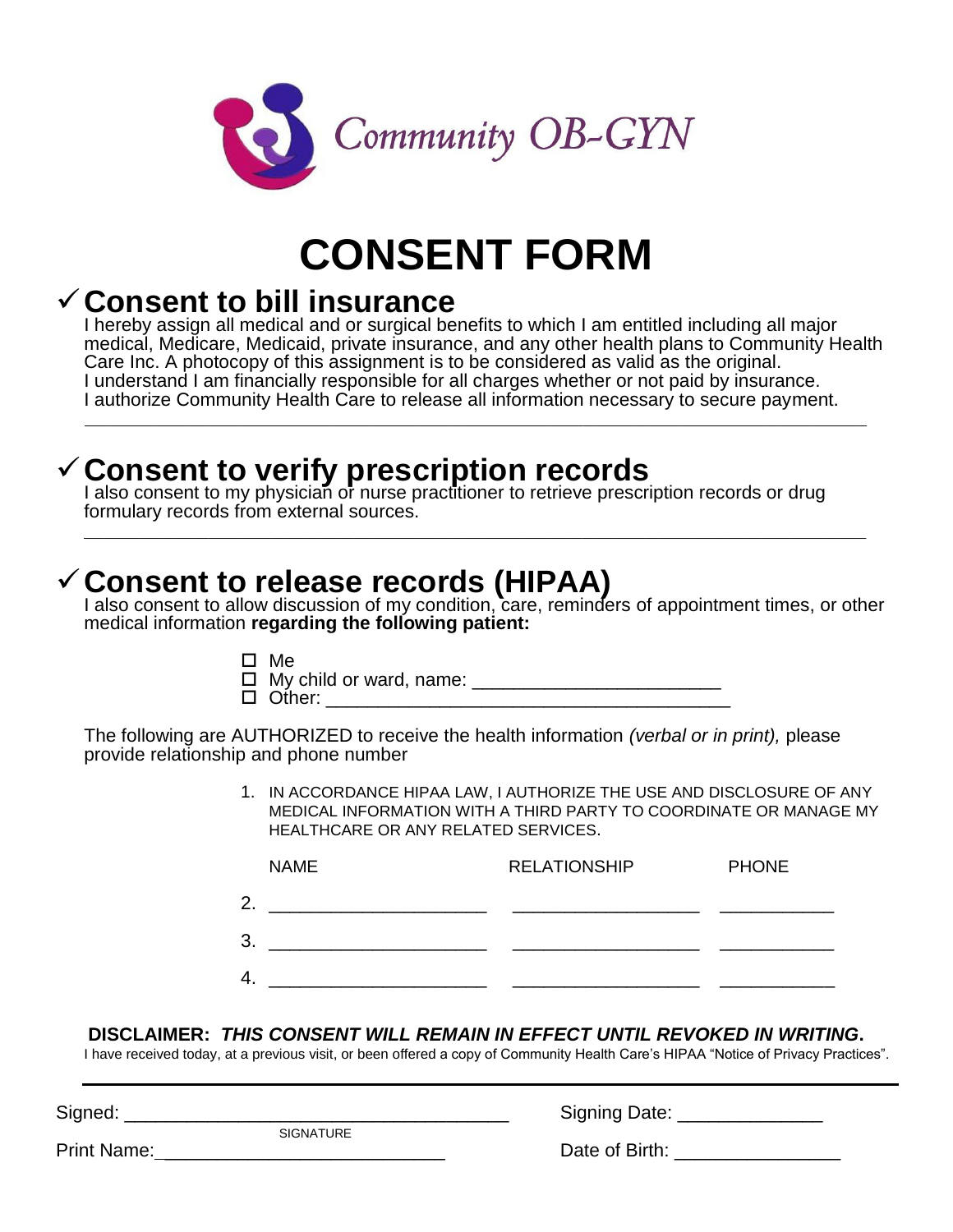

Community Health Care has updated our billing process. This will allow us to communicate with you via SMS/text and email messaging along with or instead of a mailed statement. These new features will enhance our commitment to you in providing quality health care services.

This in no way changes our commitment in how we recognize your individual needs in paying your account balance.

Your signature confirms you have been notified of these changes.

Date of Birth:

Signature Date

I have been notified that Community Health Care, Inc. and its vendors may send SMS/text and email messages, voice messages, and make outbound calls from a human being or auto-dialer, related to billing matters. I will be given the option to opt out of advanced communications, including SMS/text and email messaging, at the time of the first communication.

\_\_\_\_\_\_\_\_\_\_\_\_\_\_\_\_\_\_\_\_\_\_\_\_\_\_\_\_\_\_\_\_\_ \_\_\_\_\_\_\_\_\_\_\_\_\_\_\_\_\_\_\_\_\_\_\_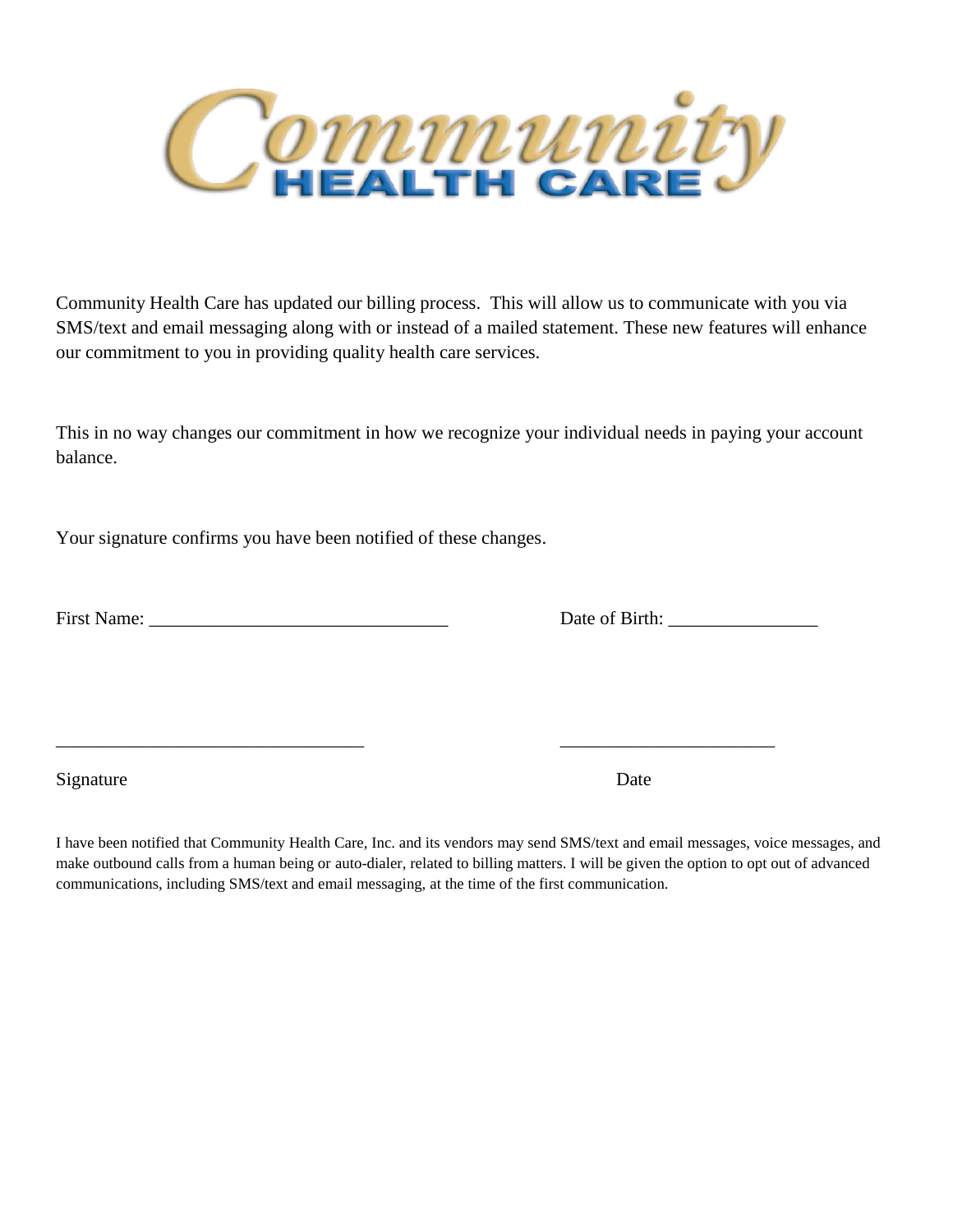

## **What providers do you see? None**

| <b>Provider Name</b> | <b>Kind of specialty</b> |
|----------------------|--------------------------|
|                      |                          |
|                      |                          |
|                      |                          |
|                      |                          |
|                      |                          |

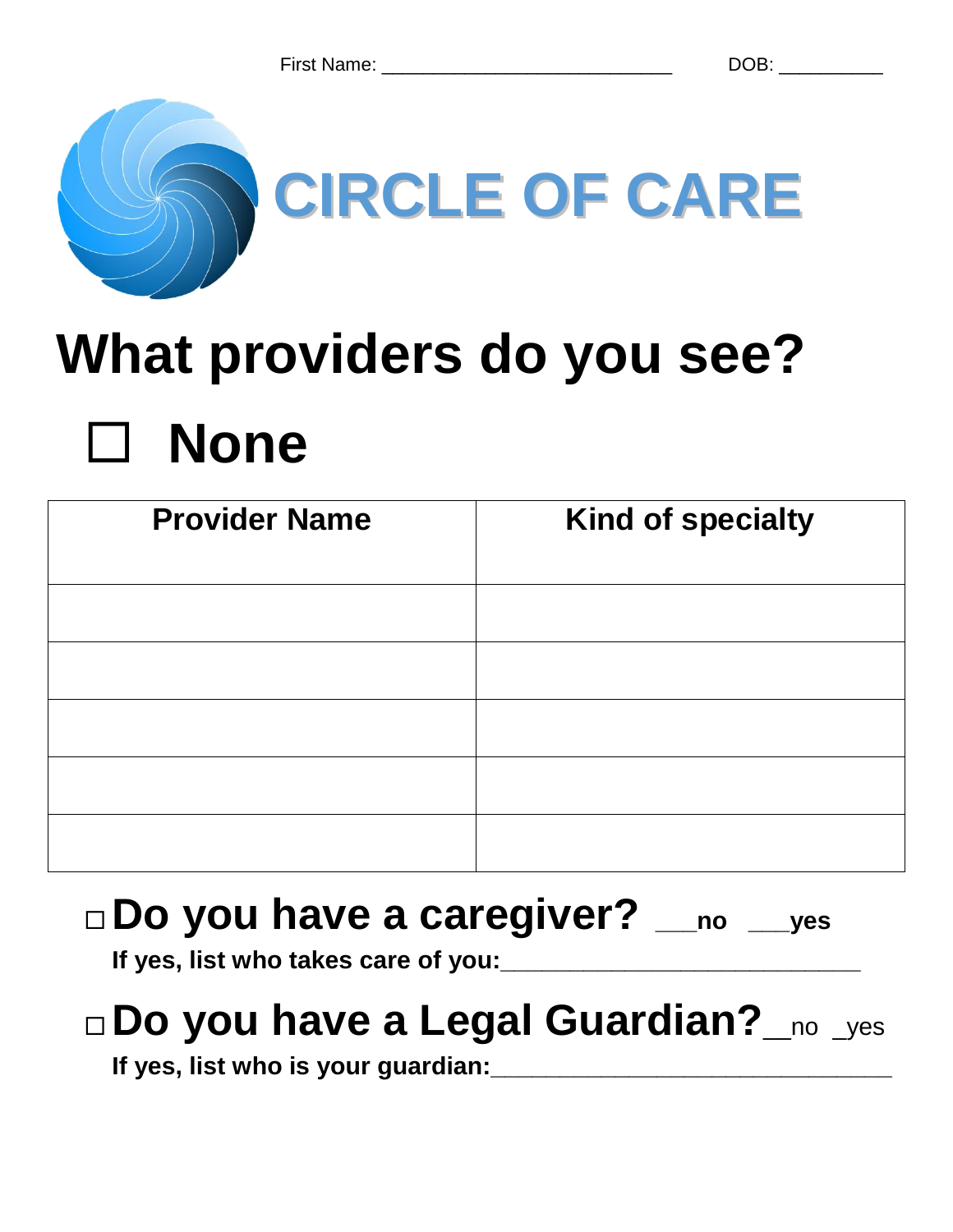

## **Community OB-GYN**

Jennifer Godwin, M.D., FACOG

201 5th St NE, Suite 15, Barberton OH 44203 330-400-4511

http://www.chci.com/communityobgynbarberton

COMMUNITY HEALTH CARE/Community OB-GYN is a group of board-certified OB-GYN physicians. We provide ob-gyn health care for women in Barberton, Norton, Akron, and surrounding areas. Our mission is to provide you with personalized, skilled, compassionate health care and wellness. We strongly believe in patient education and preventative care. Good medical care requires a team effort from you and us as your medical provider. We will work together to help you achieve good mental and physical health; this requires open and honest communication among all members of this team.

### **Office Hours**

| Monday:    | 8am-4pm |
|------------|---------|
| Tuesday:   | 8am-4pm |
| Wednesday: | 8am-4pm |
| Thursday:  | 8am-4pm |
| Friday:    | 7am-3pm |

#### **We provide the following:**

- Same day appointment availability.
- Patient portal Communication available 24 hours a day for non-emergent health concerns and requests.
- Telephone communication Our phone lines are available to help you 24 hours a day for non-life threating health concerns. When you call us at **330-400-4511** during or after business hours, we will answer your call and appropriately handle your needs as soon as possible. After hours calls should be reserved for situations that cannot wait until regular office hours. We encourage you to please call our office before going to the Emergency Department for non-life threating health concerns.

#### **Test Results**

- The length of time it takes to get test results back depends on the type of test performed and the location that it was done.
- If you have not heard back from our office within TWO WEEKS, please call us.

#### **Prescriptions and Refills**

- Please bring your medication bottles with you to every appointment (prescription, over-the-counter, and herbal).
- Please bring all prescription refill requests to your scheduled appointment.
- For prescription refill requests between appointments, please call during regular business hours.
- We require 24 48 hrs. to process all prescriptions refill requests.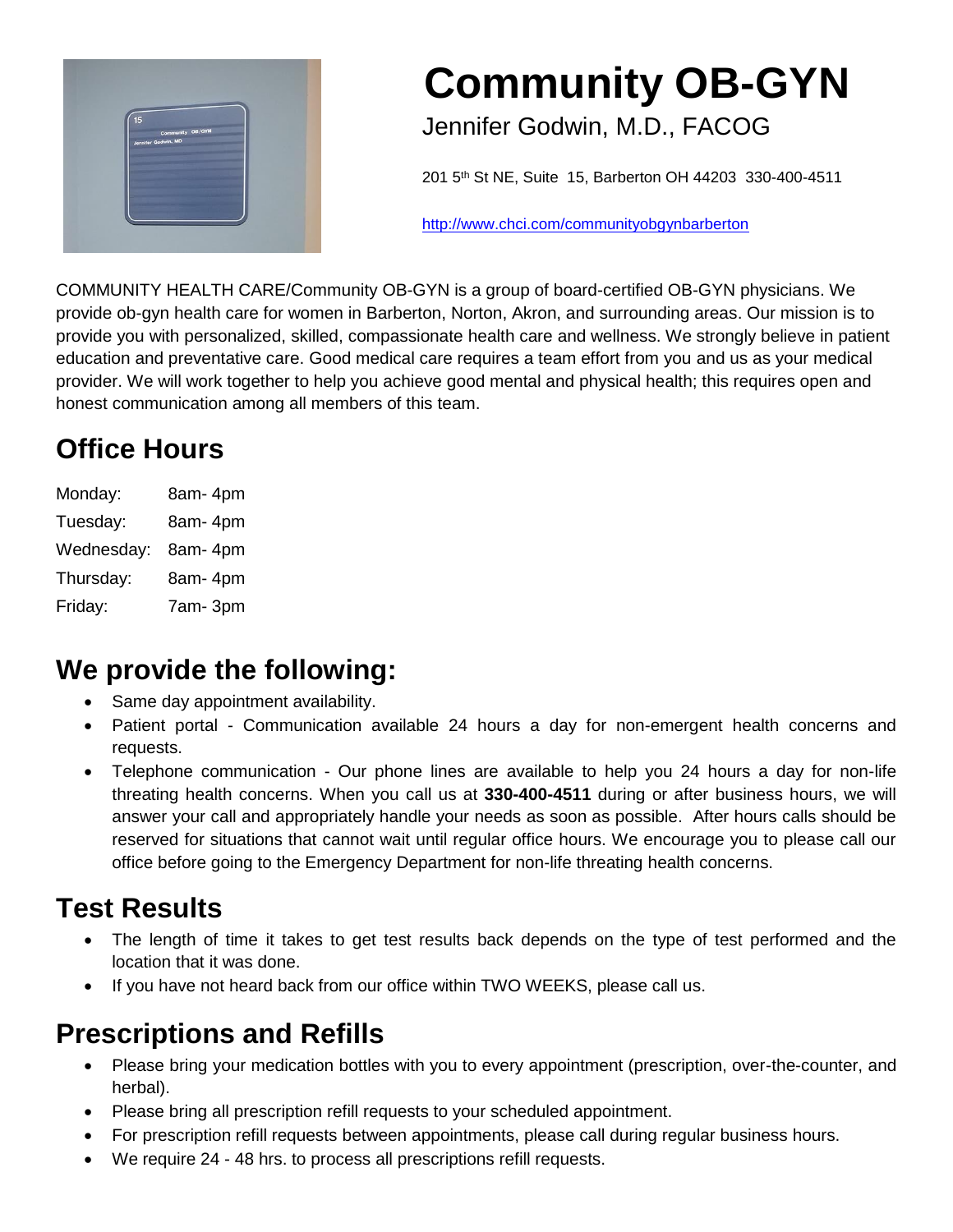# YOU'VE BEEN INVITED



COMMUNITY HEALTH CARE

#### to enjoy the convenience of our Patient Portal!

This program is FREE, and is being encouraged for all adult patients. During this program, your patience is appreciated as we trial and test the features and functionality of this system.

You will be able to:

- Receive email reminders of upcoming appointments and request non-urgent appointments
- See the results of tests ordered from the office and view provider comments on the tests
- Send and receive messages from and to your doctor or nurse practitioner
- Receive educational materials from your provider
- Review your discharge instructions from your visit.

Other exciting features will be available as soon as they are operational.

Here's how it works:

- 1. Our staff will enter your email address into our system in the office, and an e-mail will be sent to you with your user logon name and password. Or if you prefer, this info can be given to you at our office.
- 2. You will receive an email message from "reminders@eclinicalworks.com" anytime there is a message for you on the portal. Do not reply to this email! It does not go back to your provider's office! You will never be asked to provide personal information from these emails.
- 3. Within three days, go to [www.chci.com,](http://www.chci.com/) our practice website, and click on the patient portal icon.
- 4. Enter the user logon and password from the e-mail you received.

| $\circ$<br>$\leftarrow$<br>$\rightarrow$                                            | A https://mycw2.eclinicalweb.com/cohc/jsp/100mp/login_otp.jsp                                                                                                                                      |                           | $\Box$<br>15<br>$\boldsymbol{\mathrm{x}}$<br>੯≣                                                                                    |
|-------------------------------------------------------------------------------------|----------------------------------------------------------------------------------------------------------------------------------------------------------------------------------------------------|---------------------------|------------------------------------------------------------------------------------------------------------------------------------|
| OTTITUTILEY<br>health<br>Keportal                                                   | Cambiar a Español                                                                                                                                                                                  |                           | LOGIN TO YOUR ACCOUNT<br>We will send verification code to o infirm access to this number. Standard text<br>messa ang rates apply. |
|                                                                                     | Welcome to Community Health Care Inc.                                                                                                                                                              |                           | Using<br>bile Phone                                                                                                                |
|                                                                                     | Community HealthCare's Support Portal facilitates better communication with your physician's office by providing convenient 24 x 7 access from the comfort and privacy of your own home or office. |                           | OR                                                                                                                                 |
|                                                                                     | heatow                                                                                                                                                                                             |                           | Enter the details below                                                                                                            |
| $\sim$<br>$\sim$<br>$\bullet$                                                       | Access your health records through the healow mobile app                                                                                                                                           | User Name                 |                                                                                                                                    |
| -<br><b>STRA CARD</b><br><b>MEAN</b><br>$\overline{\phantom{a}}$<br><b>Charling</b> | DOWNLOAD THE FREE HEALOW APP<br>App Store Coogle play                                                                                                                                              | <b>A</b> Password         |                                                                                                                                    |
| <b>Schutz av Black</b><br>Arm.<br>9.769                                             | Find us using our unique practice code on the healow app                                                                                                                                           | <b>Trouble logging in</b> | Login                                                                                                                              |
| $-200$                                                                              | <b>HEDCAA</b>                                                                                                                                                                                      |                           |                                                                                                                                    |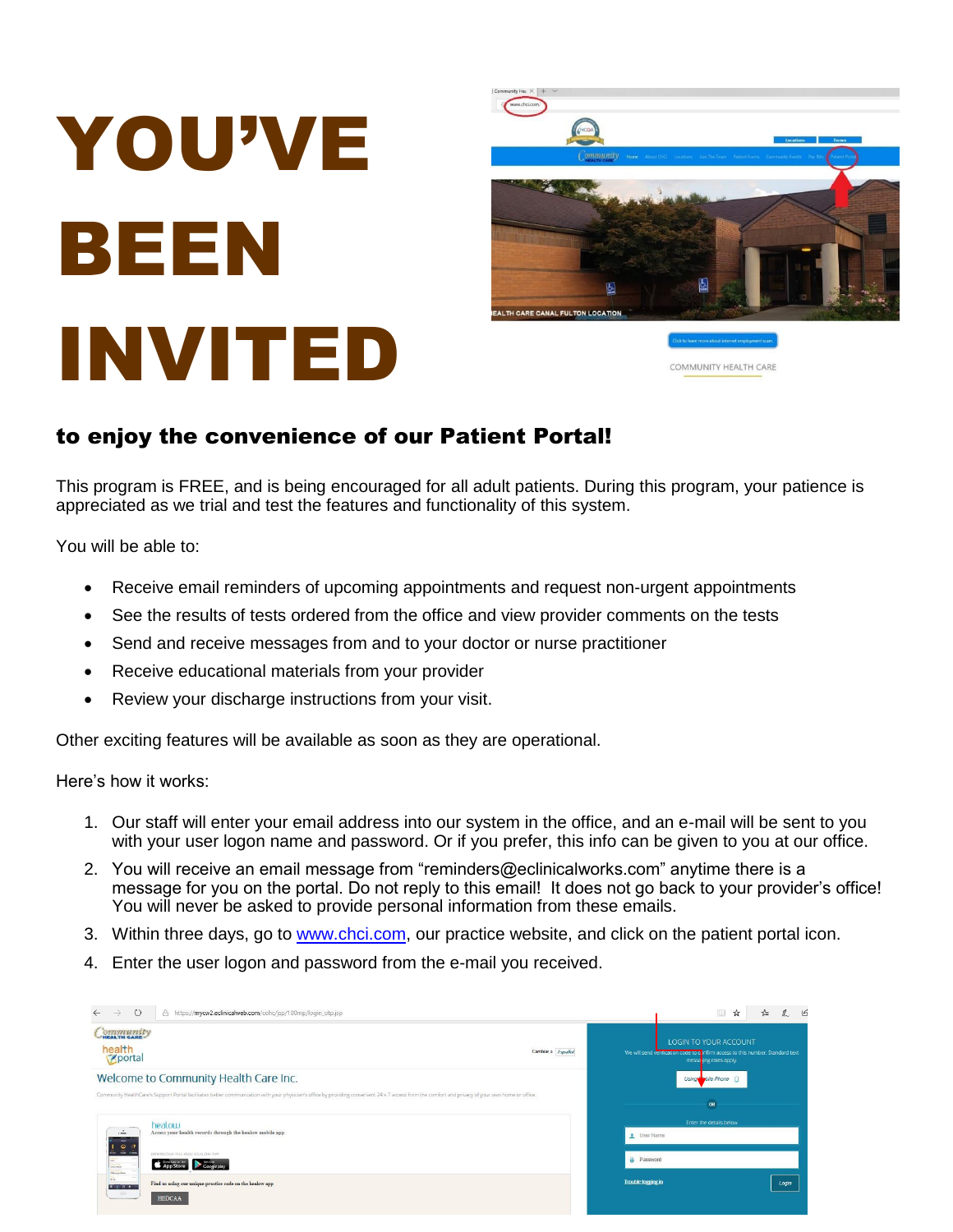- 5. "User validation" window will appear the first time you use the Portal ONLY. Fill in one field and click Submit.
- 6. The next screen allows you to pick a better password and a clue should you forget your password.
- 7. The final screen for first time users is a consent form. Read and click the box to confirm you have read it. This is the end of the "red tape"
- 8. **The next box you will see is the WELCOME PAGE.** On the left, you will see menu of the options available. As time passes, we will activate more features.
	- a. **LAB/DIAGNOSTIC IMAGING**: Any labwork you might be looking for is listed in LABS/DIAGNOSTING IMAGING, also along the left margin. Click on the NAME of the lab test to see your results and any comments from the provider.
	- b. **VISIT SUMMARY:** You can also get copies of your "homegoing instructions"/visit summary on the website.
	- c. **APPOINTMENTS:** You can also look at "Current Appointments" to see when your next appointment is, and in "Past Appointments" to see dates you were seen in the office.
	- **d. ASK DOCTOR:** You can send a NON-EMERGENCY message to your doctor, and receive messages from your health care provider.
	- **e. EDUCATION:** Your provider can send you educational materials regarding your health.

| $\rightarrow$<br>$\leftarrow$         | $\circ$                                                    |                                              |                     | A https://mycw2.eclinicalweb.com/cohc/jsp/jspnew/dashboard.jsp?mainNav=dashboard&ldpaqe=dashboard                                                                                                                                                                                                                                                                             |                                                  |                                                                                                                                                                                                                               |                                     |
|---------------------------------------|------------------------------------------------------------|----------------------------------------------|---------------------|-------------------------------------------------------------------------------------------------------------------------------------------------------------------------------------------------------------------------------------------------------------------------------------------------------------------------------------------------------------------------------|--------------------------------------------------|-------------------------------------------------------------------------------------------------------------------------------------------------------------------------------------------------------------------------------|-------------------------------------|
| health<br><b>Zportal</b>              |                                                            |                                              |                     |                                                                                                                                                                                                                                                                                                                                                                               |                                                  |                                                                                                                                                                                                                               | △ H                                 |
| $\rightarrow$<br>$\odot$<br>Dashboard | Your name<br>Hi<br>Community Health Care's Patient Portal! |                                              |                     | Remember, the portal should not be used to communicate emergencies or other acute needs! If you are having a true emergency, CALL 9-1-1.                                                                                                                                                                                                                                      |                                                  |                                                                                                                                                                                                                               | D.                                  |
| 目<br><b>My Account</b>                | With our Portal, you can:                                  |                                              |                     |                                                                                                                                                                                                                                                                                                                                                                               |                                                  | Receive email notice of upcoming appointments and notification of lab or diagnostic imaging result availability for viewing. Have access to your recent and past laboratory and diagnostic test results that your health care |                                     |
| $\triangleright$<br><b>Messages</b>   |                                                            |                                              |                     |                                                                                                                                                                                                                                                                                                                                                                               |                                                  |                                                                                                                                                                                                                               |                                     |
| 冋<br><b>Aedical Records</b>           | 14<br>Taking                                               | 置高<br><b>CURRENT MEDICATION</b>              | $\circ$<br>View All | 261<br>New                                                                                                                                                                                                                                                                                                                                                                    | $\circ$<br>View All<br><b>LATEST LAB RESULTS</b> | <b>LATEST STATEMENT</b>                                                                                                                                                                                                       | ග<br>View All                       |
| 峝<br><b>Appointments</b>              | P.<br>prednisone<br>5 <sub>mg</sub>                        |                                              | daily as directed   | PT/INR, in-house,<br>$\begin{picture}(120,15) \put(0,0){\line(1,0){15}} \put(0,0){\line(1,0){15}} \put(0,0){\line(1,0){15}} \put(0,0){\line(1,0){15}} \put(0,0){\line(1,0){15}} \put(0,0){\line(1,0){15}} \put(0,0){\line(1,0){15}} \put(0,0){\line(1,0){15}} \put(0,0){\line(1,0){15}} \put(0,0){\line(1,0){15}} \put(0,0){\line(1,0){15}} \put(0,0){\line(1,0){15}} \put(0$ | 09/28/2018                                       | Please check your latest statement. If payment is pending check<br>details.                                                                                                                                                   |                                     |
| 面<br>Questionnaires                   | P<br>prednisone<br>5 mg                                    |                                              | gd as directed      | Lipid Profile, in                                                                                                                                                                                                                                                                                                                                                             | 09/28/2018                                       | <b>Bill Date:</b>                                                                                                                                                                                                             | 10/13/2016<br>See Statement Details |
| া<br>Education                        | 4<br>prednisone<br>$20 \, \text{mg}$                       |                                              | today               | Creatinine, blood**                                                                                                                                                                                                                                                                                                                                                           | 09/25/2018                                       |                                                                                                                                                                                                                               |                                     |
|                                       |                                                            | Request Refill                               |                     |                                                                                                                                                                                                                                                                                                                                                                               |                                                  |                                                                                                                                                                                                                               |                                     |
|                                       |                                                            | $\leftrightarrow$<br><b>RECENT REFERRALS</b> | ඏ<br>View All       |                                                                                                                                                                                                                                                                                                                                                                               | ඏ<br>国<br>View All<br><b>MEDICAL RECORDS</b>     |                                                                                                                                                                                                                               |                                     |

You can log in anytime you want. Your confidentiality is important to us, and your data is secure. You will have access to your medical history, summaries of past visits, lab and diagnostic imaging results, online messages from your health care provider, and reminder messages about important preventive care you may need. You can print out any screen from your own computer.

Should you have any difficulty with the portal, please call our office and we will assist you.